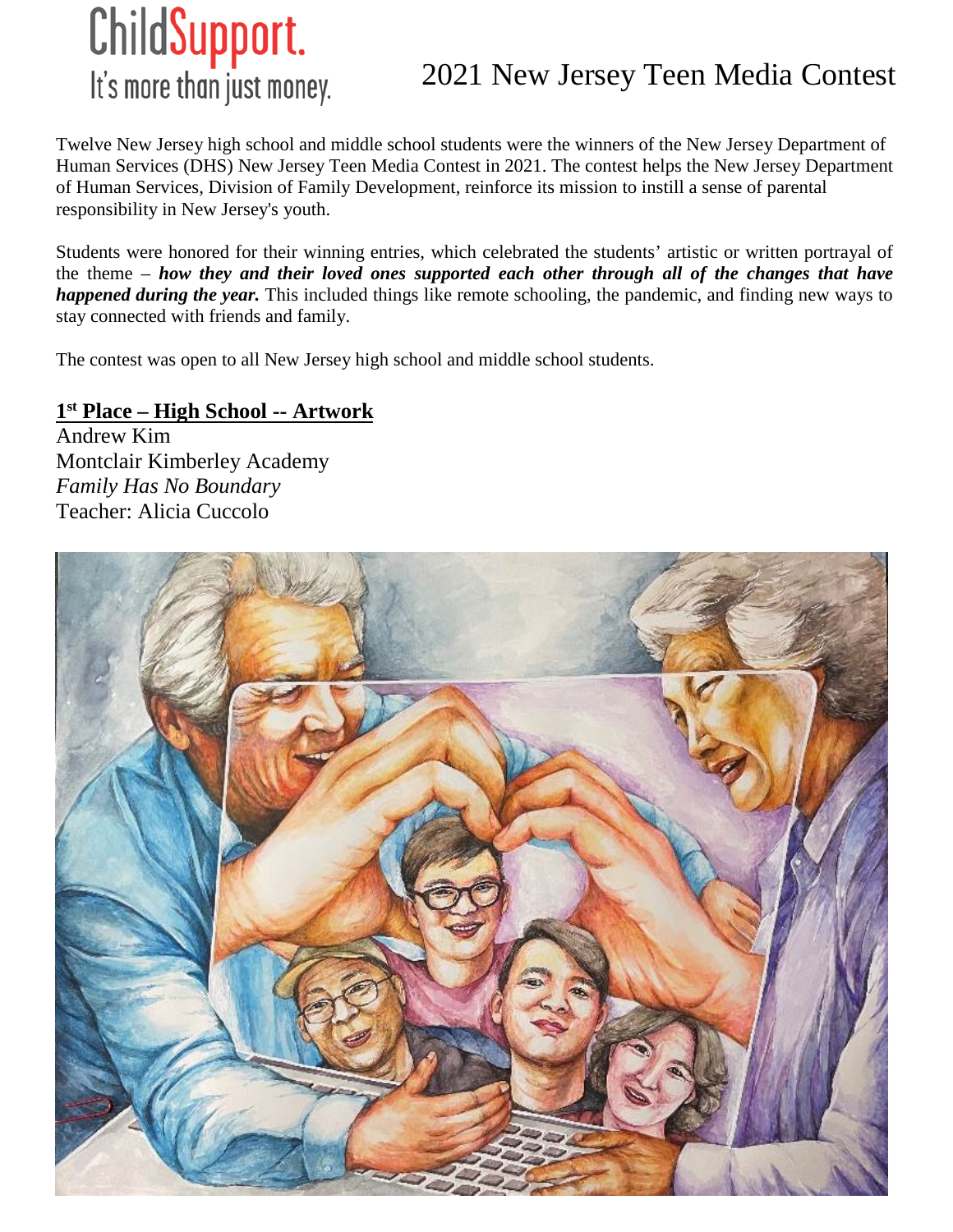

## **2nd Place – High School – Artwork**

Suan Jeong Bergen County Technical School, Teterboro *Beyond the Glass Wall* Teacher: Bridget Centeno

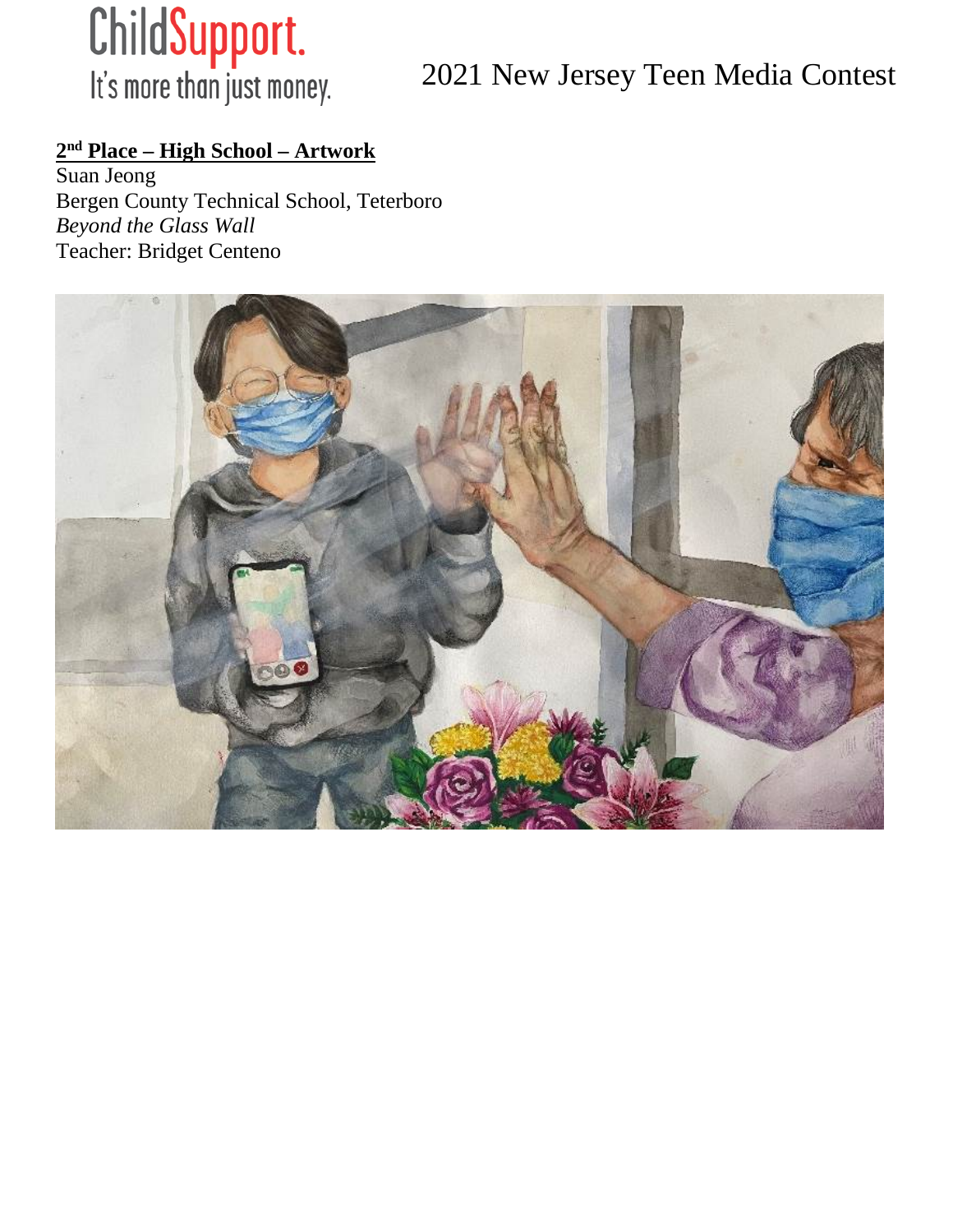

#### **3rd Place – High School -- Artwork**

Julia Desderio Cherokee High School *The Cure* Teacher: Deanna Guittar

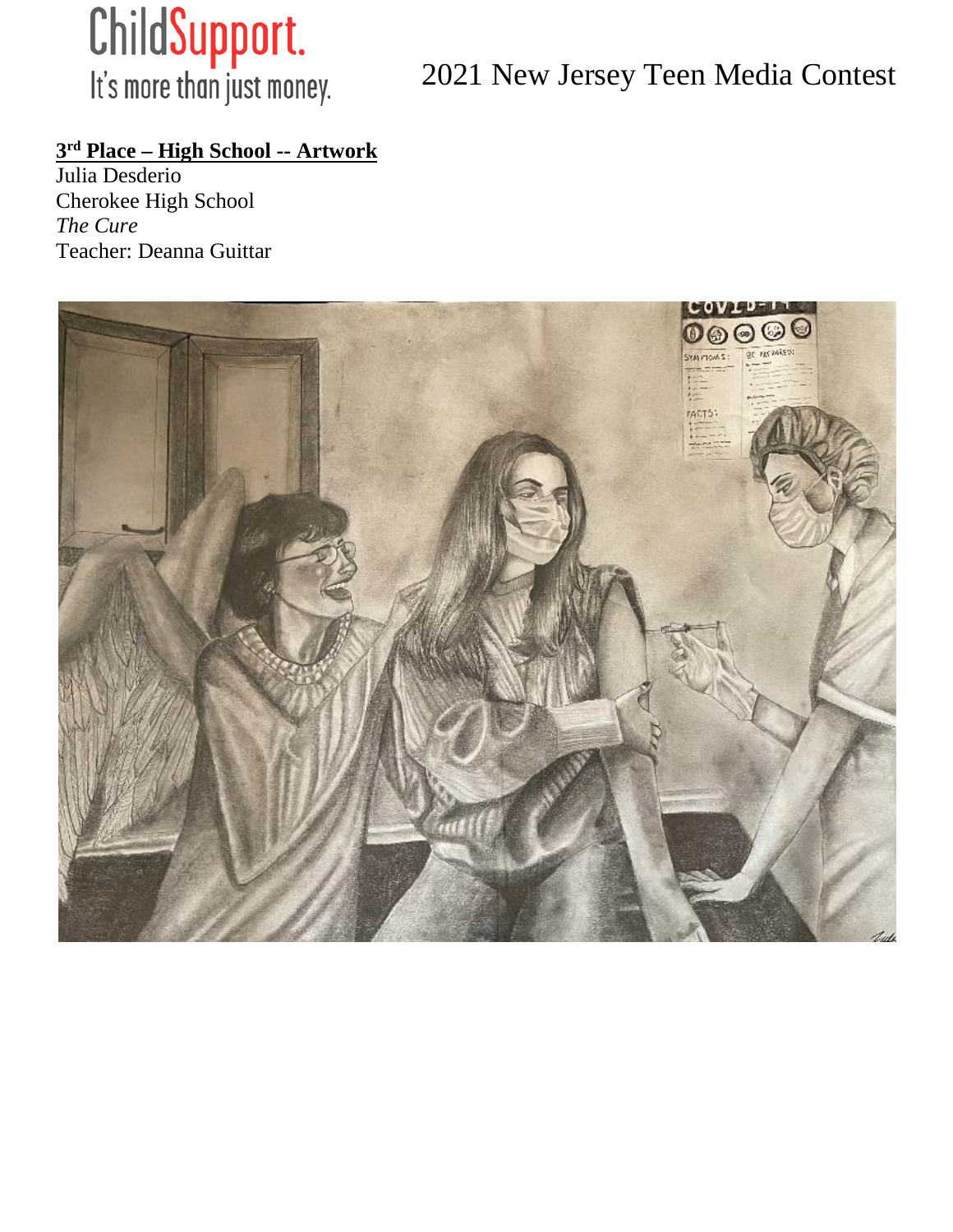

#### **1st Place – Middle School – Artwork**

Charvi Yetish Pond Road Middle School *We Are in This Together and Forever* Teacher: Mary Tamayo

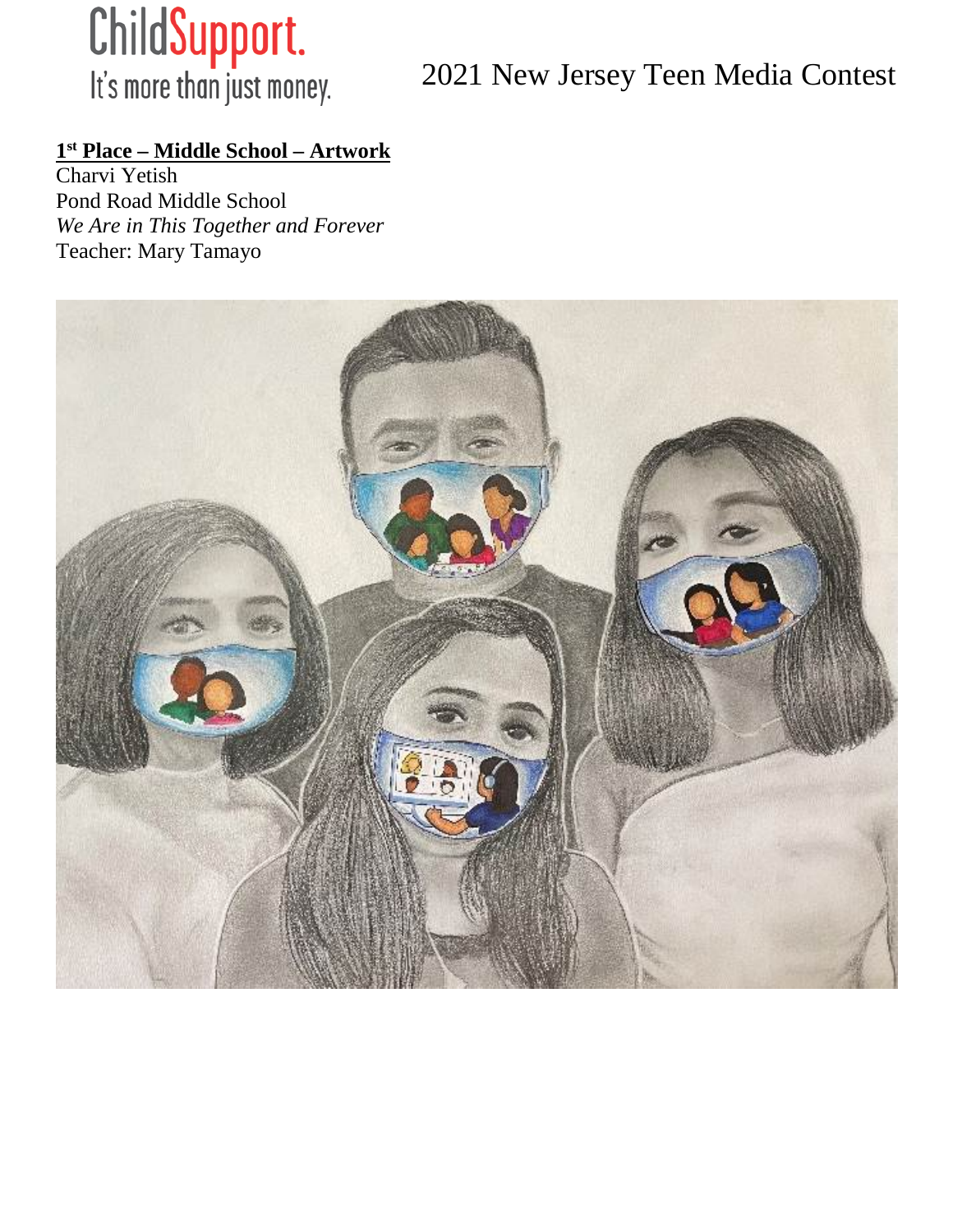

#### **2nd Place – Middle School – Artwork**

Erich Nunez Viveros JP Case Middle School *Memories of a Lifetime* Teacher: Ms. Sewall

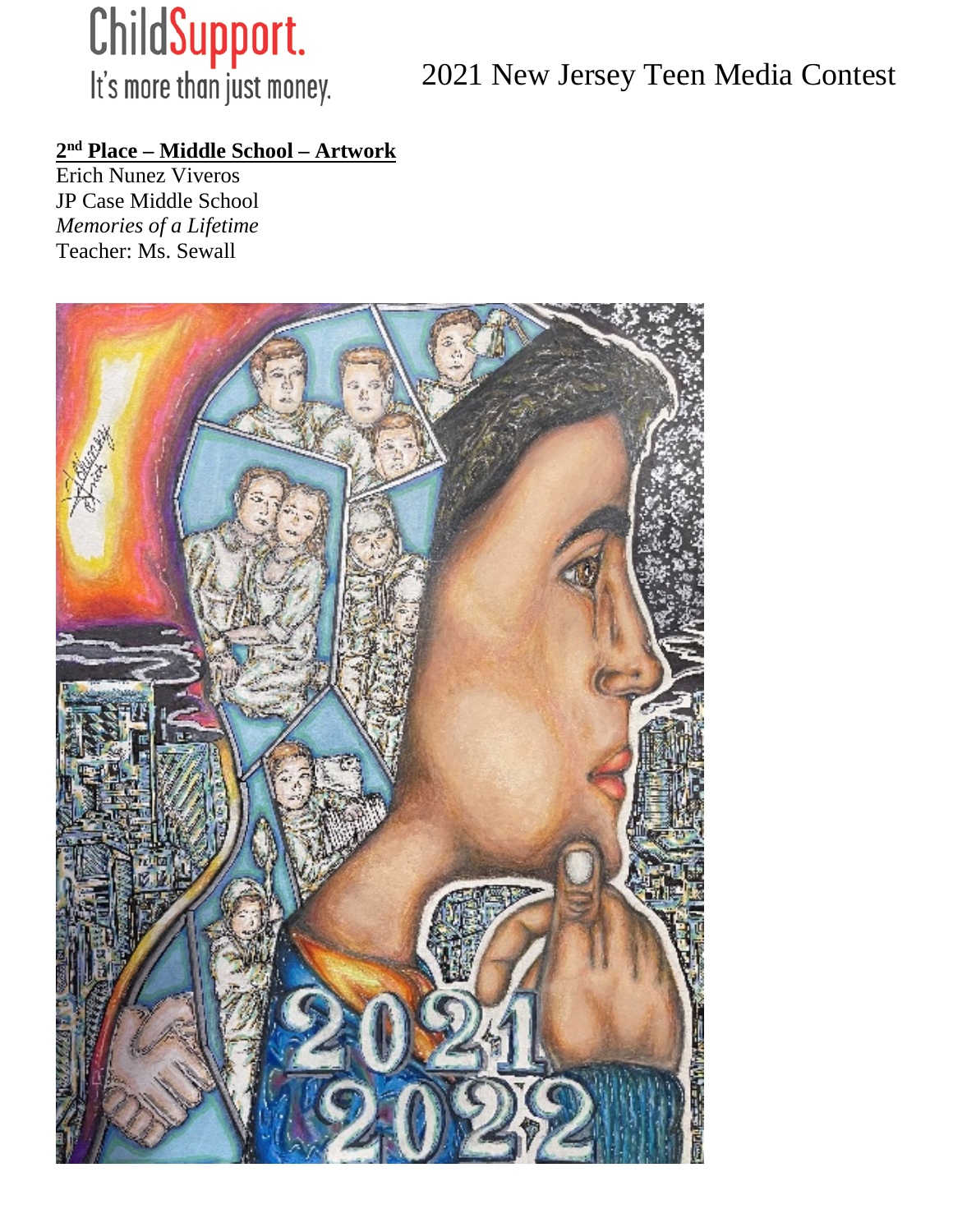

#### **3rd Place – Middle School – Artwork**

Hannah Lee Schuyler Colfax Middle School *Stargazing* Teacher: Debra Frenchman

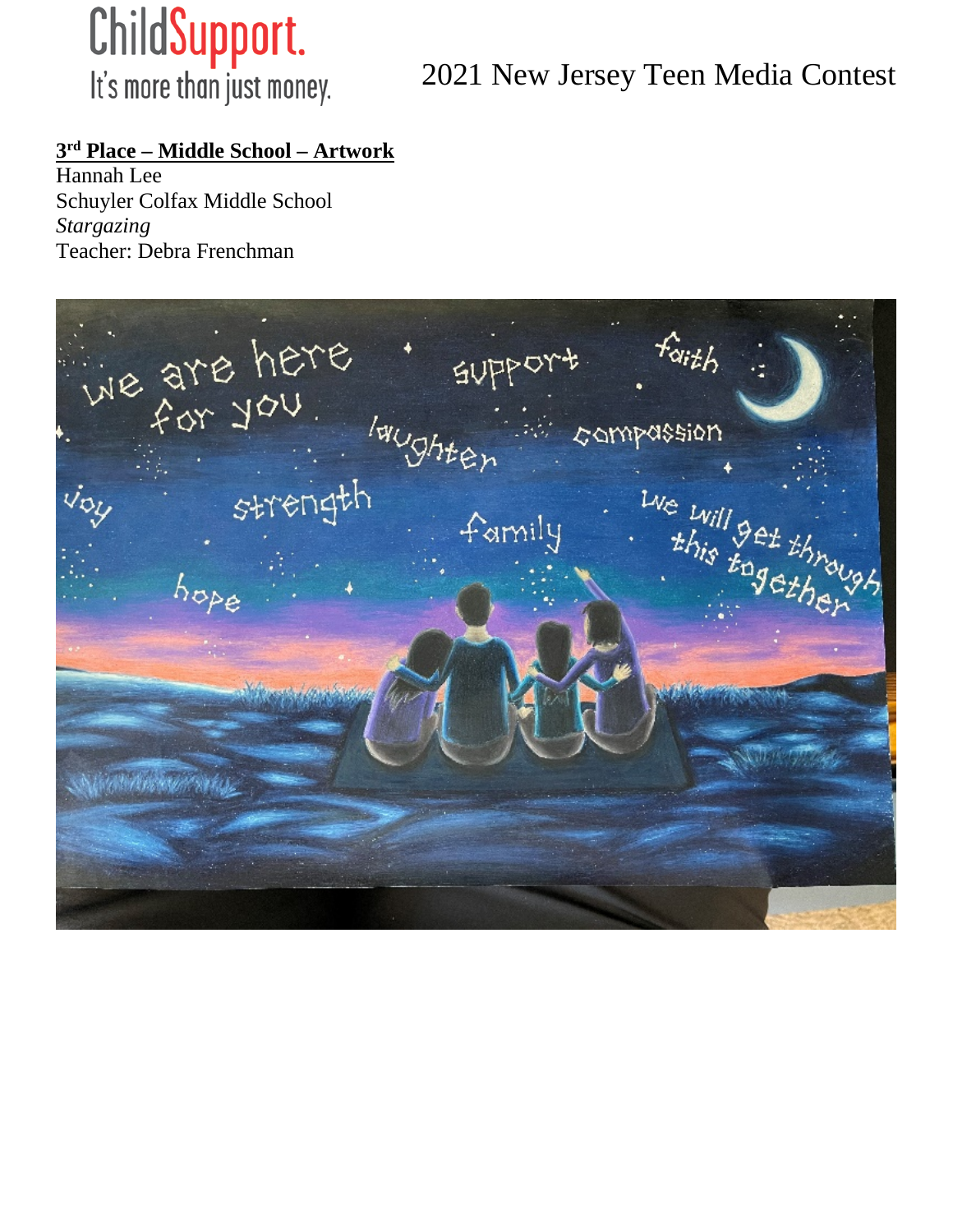

It's more than just money.

2021 New Jersey Teen Media Contest

#### **1st Place – High School – Written Word**

Ines Avila-Mota Cliffside Park High School *We Survived*

#### **We Survived**

Long nights , longer days which led to Endless weeks and endless months. Behind windows and under masks No way to ask Are you alright? No one thought they could survive But we did and many turned 18 Many lost the year 19 Can you believe We made it through the worst of this disease Indeed we did! Through daydreams and indoor live streams. We used machines and worked in teams And even though we screamed We lived our dreams We lived our life trough screens Movies, duties, and a whole lot of moody With tik tok trends to spend our days And YouTube recommends Thanks to my friends On who I depend. I can't believe that we survived Oh god we made it out alive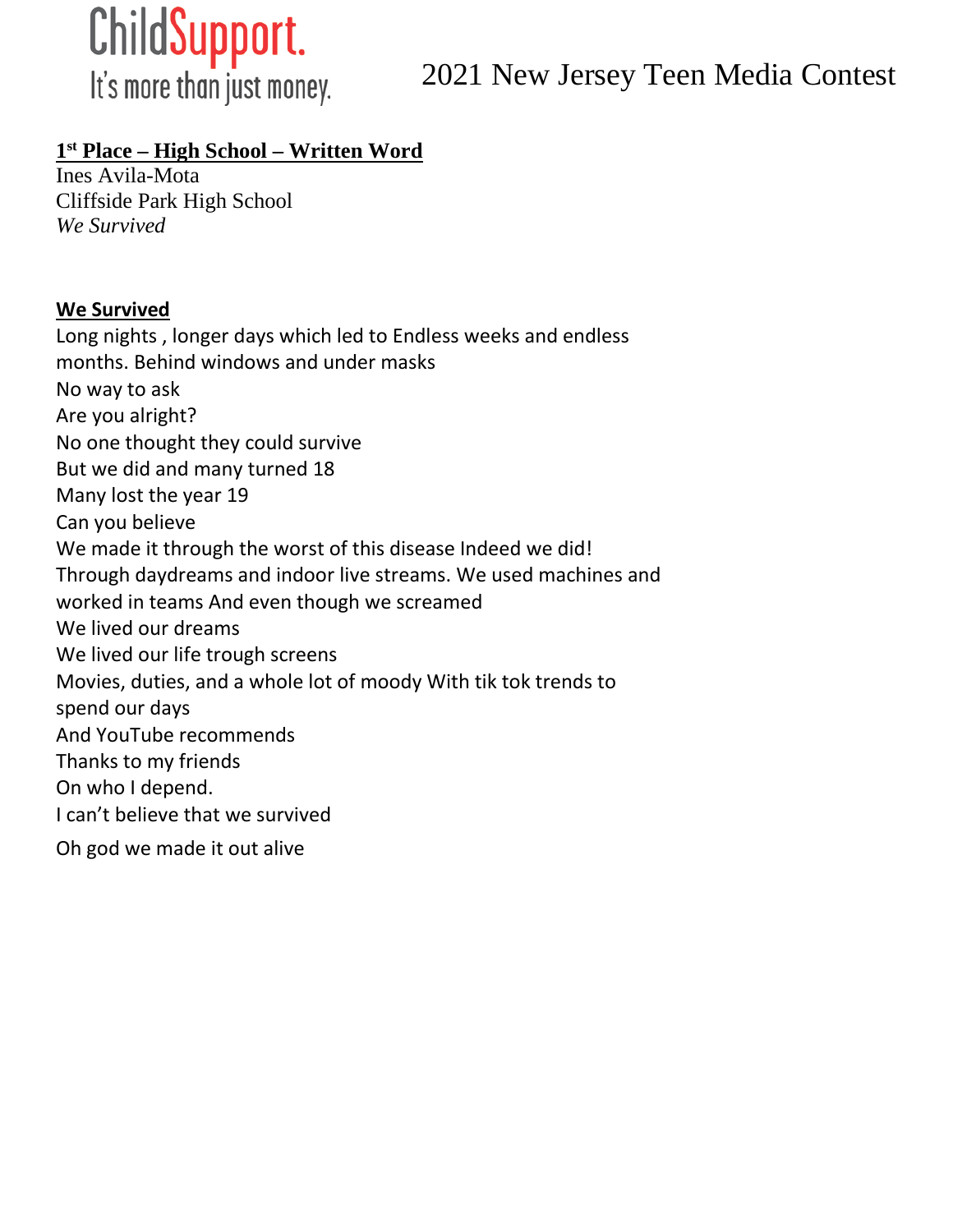

#### **2nd Place – High School – Written Word**

Heather Murphy Morris County School of Technology *The Art of Slipping* Teacher: Brianna O'Halloran

#### **THE ART OF SLIPPING – A Short Essay**

*You have to keep your grades up. If you don't get into a good college, you'll go nowhere in life. Anything less than perfect is a failure.*

It may be sad, but it is true, these are all very real thoughts that I have had time and time again. It has been ingrained in me for as long as I can remember that school should be my top priority as it will set me up for the rest of my life. I can recount crying in my mother's arms as early as the age of seven because I forgot to bring my vocabulary homework to school, or sobbing hysterically in the face of my father at the age of thirteen because I got less than an 80% on an essay for eighth grade language arts class. I thought these were detrimental mistakes that would impact my future, but now I see so clearly that they meant absolutely nothing.

Quarantine and Covid-19 have flipped everyone's world's upside down, but I think it has given us all a new, necessary perspective on life. I can confidently say that as we begin to come out on the other side, grades are no longer my top priority. Don't get me wrong, they are definitely still incredibly important, but I no longer feel this overarching pressure on my shoulders constantly weighing me down. At this point, it is comical to reflect upon this mindset that was once all consuming to me, and I wonder how I was ever able to function in such a way.

A grade is simply a letter. And that is it. F stands for fruit just as much as A stands for apple. Who is to say it is anything more? Why should a single letter determine a child's worth or measure their intelligence? I wholeheartedly believe that amidst this global pandemic every student has demonstrated unmeasurable amounts of strength, determination, and persistence which means so much more than a perfect score on a math test ever will. Of course, none of which would be possible without the constant support from teachers, family, and friends. Whether it be pre-recorded lectures or zoom class discussions, we have all found a way to adapt to this new virtual learning environment. As cheesy as it may seem, I'm all about seeing the bright side of life, and the current climate of the world has truly brought people together in a way that just a year ago I would have never thought possible.

I have learned that grades will slip, and that's okay. Being able to spend an afternoon with family is more important than cramming for a history exam and spending a long awaited evening with close friends will make you feel better about yourself than a perfect score ever will. Take the time out of the day to really look at what is going on and reevaluate what is most important.

*You have to be kind to yourself. You will end up where you need to be in life. Everything is going to be okay.*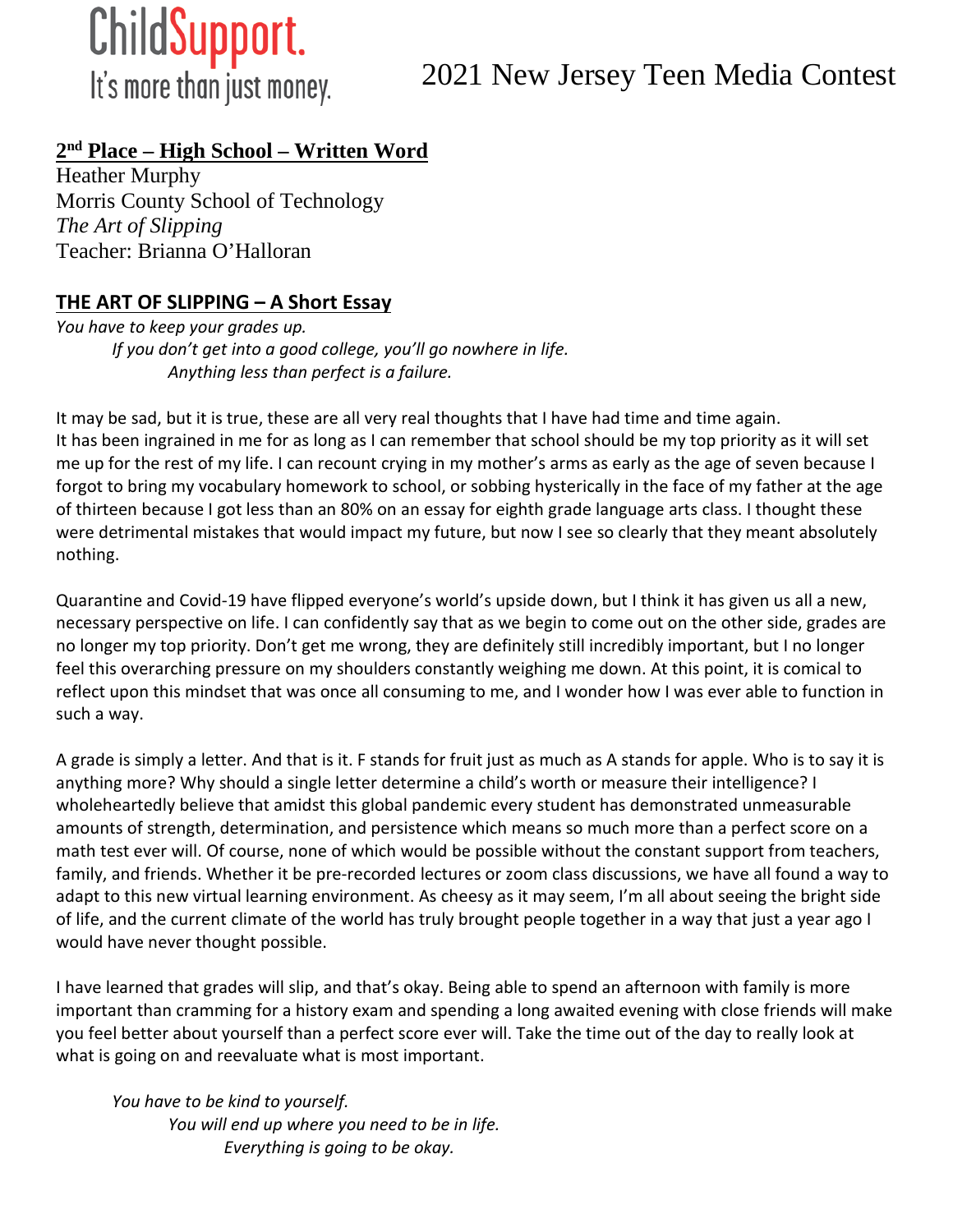

### **3rd Place – High School – Written Word**

Matthew Givone Morris County School of Technology *Getting Through This* Teacher: Brianna O'Halloran

#### **Getting Through This**

It seems like the past year never happened, I mean it did, but it didn't… So much wasted time. So many missed activities, and opportunities… Although there is one positive? We have gotten to spend more time together. With our families and friends. Supporting each other in brand new ways, I personally got to see my family a lot more, Instead of always being out, I stayed put. Many people had a similar circumstance, we also had to find New ways to connect, everyone had to find new ways to connect. Some looked to social media, and the magic of the internet, to connect with Friends and family. Families more than ever supported each other with online school. People talked for hours on the phones, reminiscing about the pre-covid era. We all wish for this to be over, and we are getting close, But we have to hang in there and keep the support going. Because at the end of the day, what we do to support each other now, Is our best way of getting through this.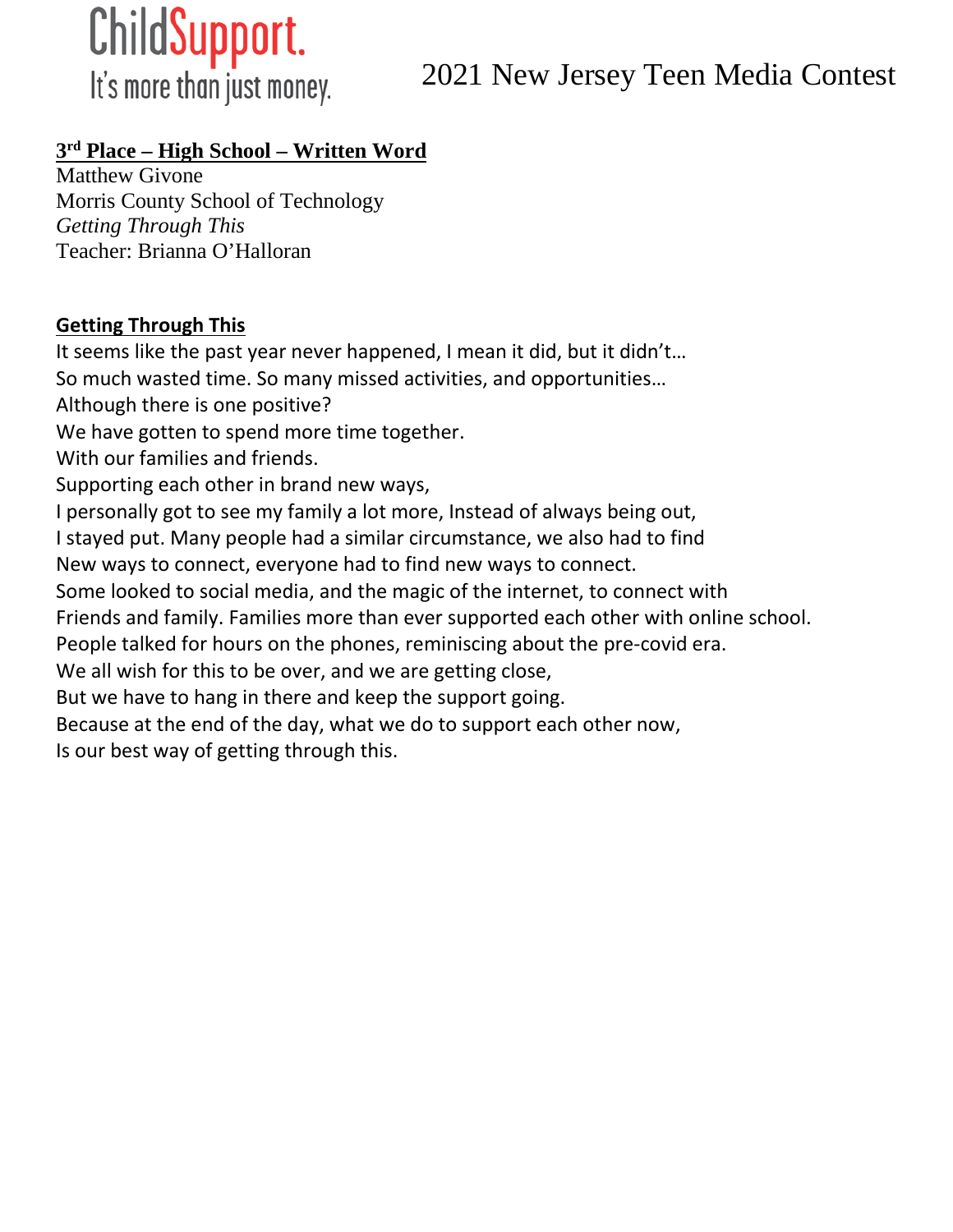

#### **1st Place – Middle School – Written Word**

Amy Lin Montgomery Upper Middle School *Together* Teacher: Mrs. Digangi

#### **Together**

Ten months since we had been confined, Bitter wars ran through my heart and my mind: I longed for my friends, my family overseas – I feared that my thoughts would soon overwhelm me.

One day, ever so despairing and cold, I shivered as I watched the sky fade gold. Splayed on my bed, feeling so alone, A deep, hidden wail rattled in my bones.

Taking one look at the hopelessness in my face, My mother sat down with her familiar, comforting grace. She stroked me gently- my head on her lap, And whispered softly, "It's okay, everyone cracks."

Hearing those words, tears fell from my eyes, And I relaxed a bit, with a grateful sigh, For I realized, even if one departs, We would always be together, in a place we call our hearts.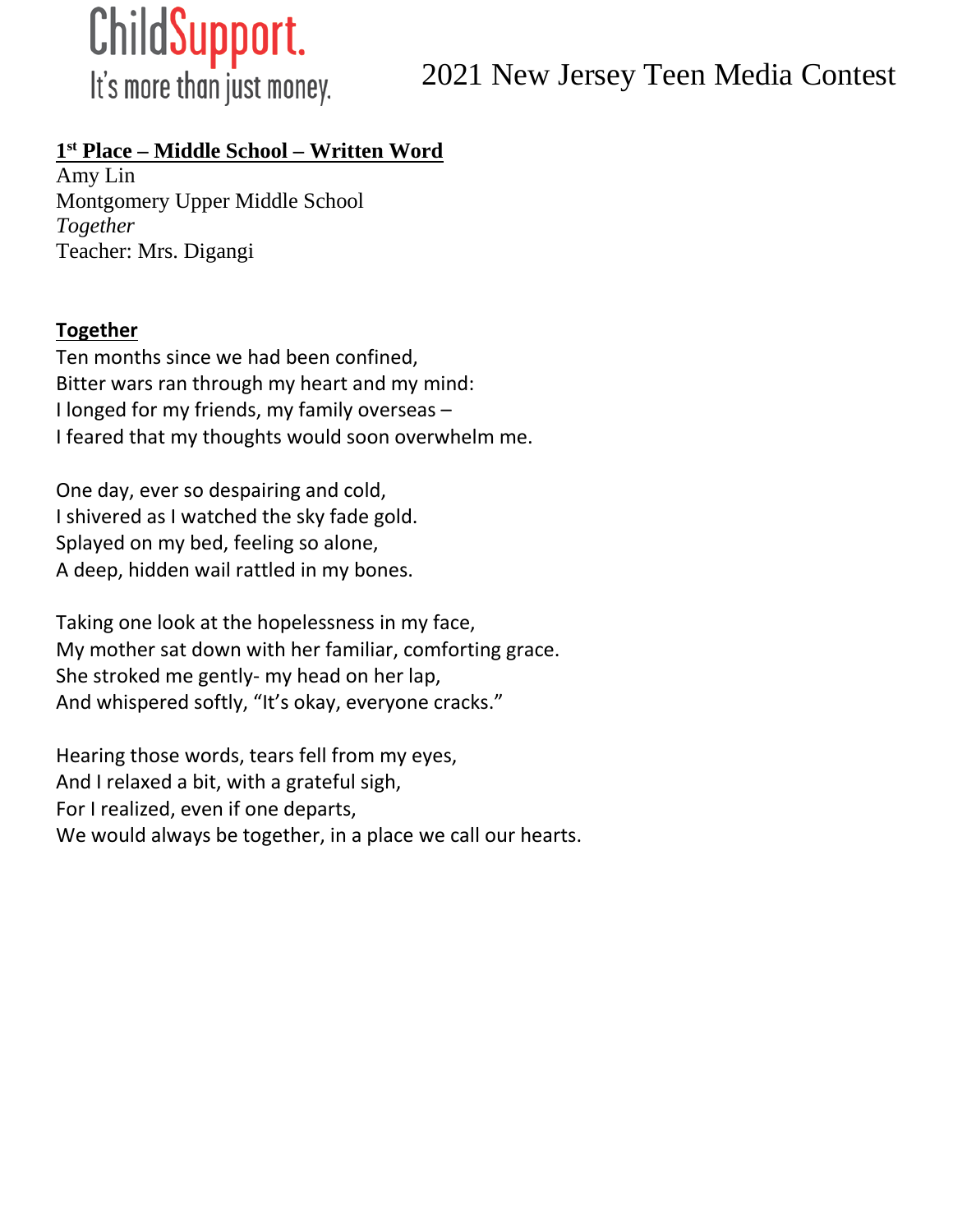

#### **2nd Place – Middle School – Written Word**

Stella Gratcofsky Sandyston-Walpack School *Masks* Teacher: Stacy Tarbell

#### **Masks**

Hiding faces because of masks No smiles because of masks

Muffled voices because of masks Asking "What?" because of masks

Slow the virus because of masks People living because of masks

People fighting because of masks Fire storms because of masks

Mask acne because of masks Stinging faces because of masks Mask breath because of masks Fogging glasses because of masks

Fashion change because of masks Creative ideas because of masks

Short of breath because of mask Suffocating because of masks

Headaches because of masks Dehydrated because of masks

No makeup because of masks Smearing makeup because of masks

Family there for you To remind you to put your mask on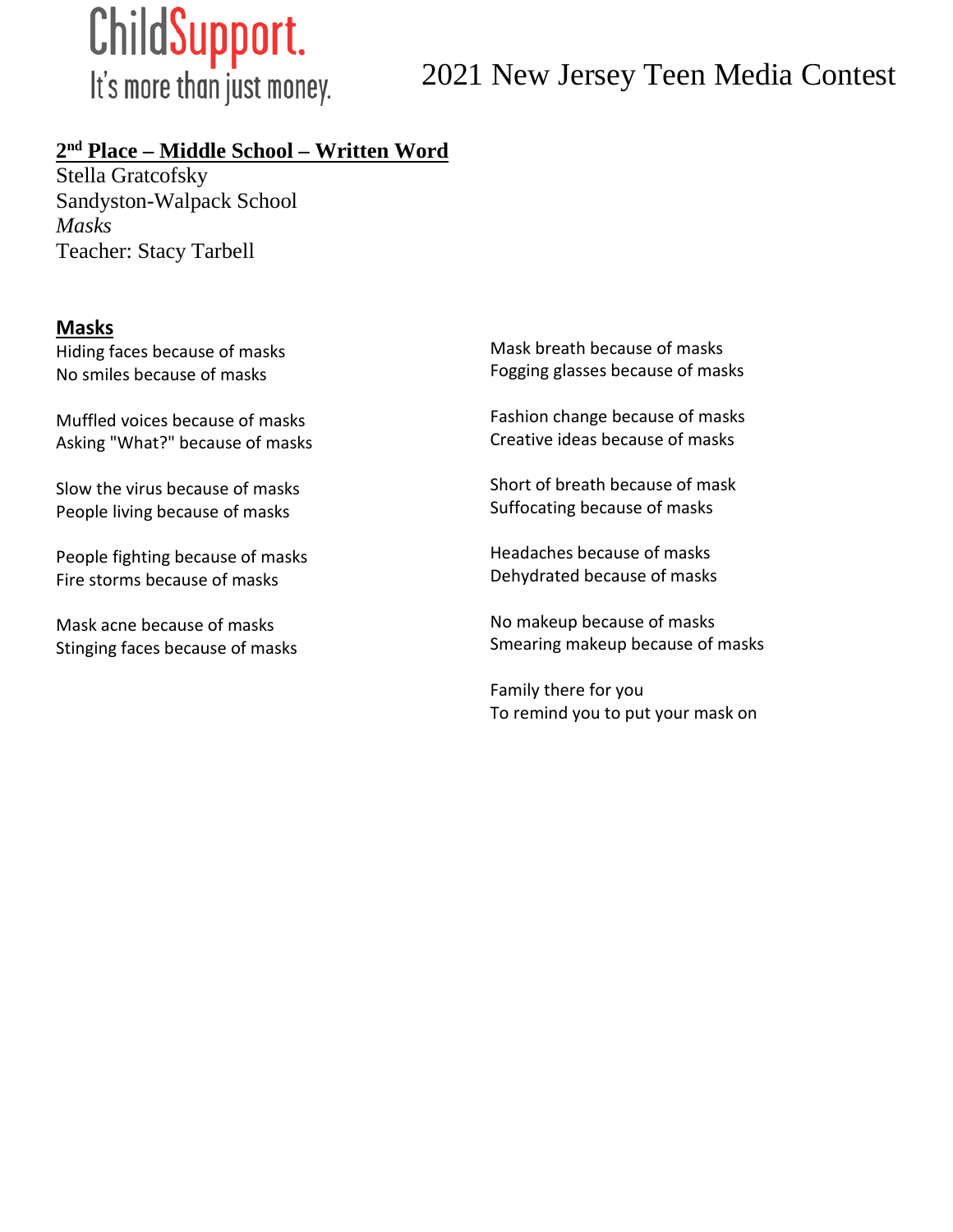# ChildSupport.

2021 New Jersey Teen Media Contest

It's more than just money.

#### **3rd Place – Middle School – Written Word**

Tian Hu Academy 1 Middle School *A Year's Change, A Mother's Support* Teacher: Marisol Diaz

#### **A Year's Change, A Mother's Support**

In a year, the world has shifted. The streets have grown quiet. Schools, restaurants, shops sit empty, with windows dark and lifeless. People hurry home with tired gazes above a mask.

Now we work from the seclusion of our homes, We talk to loved ones through screens, Find ways to cling to our friendships. Birthdays, graduations, weddings-We haven't let them trickle away. We have found ways. We have persevered through change. There come times when I cannot. When I begin to slip, fall behind, despair. But I have always had my mother by my side, Urging me forward, consoling me. Because of my mother, I continue to strive.

When I lose my motivation to study, to improve, When I struggle with a new way of learning, I can trust her to be here to help. Here to teach, to encourage, to support. "I'll show you again," she patiently promises, turning back to the whiteboard-And I know she'll explain things As many times as I need.

When I lose focus in a storm of thoughts, Become distracted by the trivial, She scolds and reminds, persistent –